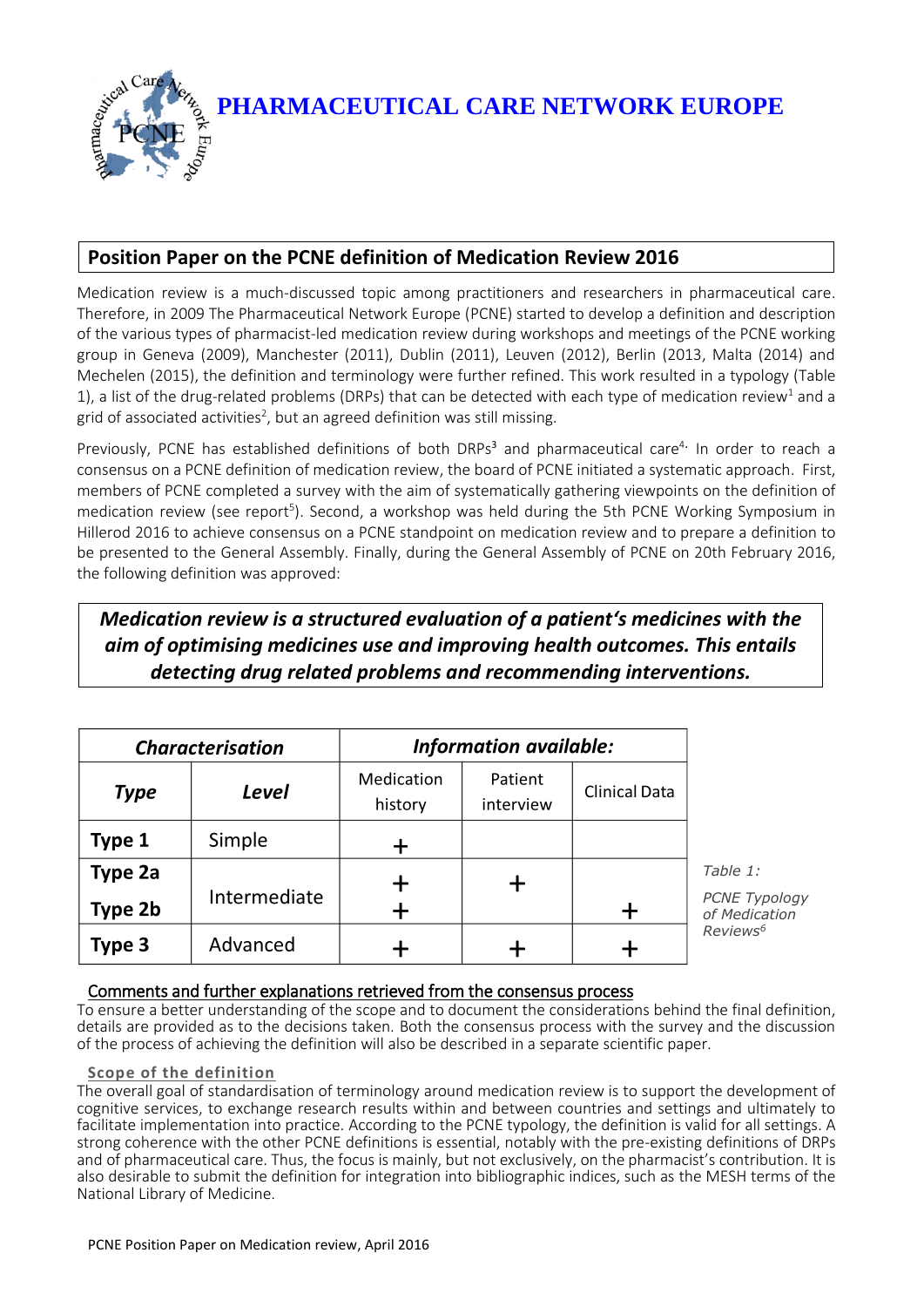## **Medication review is a structured evaluation…**

In contrast to counselling or the validation of a prescription, a medication review is a structured activity or a method in patient care. "Medication review" is not equal to "medication review service". The latter is a cognitive service that is based on the "activity of medication review" and includes also other activities. Thus, medication review as a cognitive service requires a comprehensive specification which can differ from country to country.

The term "structured" refers to the need for a standardised approach, which should assure quality. This approach can be different for different settings and professionals.

### **…of a patient's medicines**

Because medicines are involved, the term "patient" is favoured over "individual". "Medicines" used in the plural reflects the comprehensive set of both the prescribed medicines (including devices) and products purchased over the counter or obtained otherwise. Ideally, a medication review is based on the "best possible" medication history.

### **…with the aim of optimising medicines use**

"Medicines use" is defined according to the wording used for the PCNE definition of pharmaceutical care, which refers to the WHO definition of "responsible use" of medicines. "Optimising" covers effectiveness, quality of life, efficiency and safety. "Optimising medicines use" was preferred to "optimising pharmacotherapy" because the latter focuses too much on appropriate prescribing and its outcomes. Besides patient use, the term medicines use includes prescribing by healthcare professional and also administration by a caregiver.

#### **…and improving health outcomes.**

"Health outcomes" refers to clinical, economic and humanistic outcomes and covers effectiveness, patient safety and quality of life. The wording is identical to the wording used in the PCNE definition of pharmaceutical care.

### **…This entails detecting drug related problems (DRPs)**

"Detecting" is considered to be synonymous with identifying. "Drug" related problems was chosen instead of medication related problems to be consistent with the PCNE definition of DRPs. A DRP can be potential or actual<sup>7</sup>. The detection and prevention of a potential DRP is as important as the detection and solution of actual ones. "Identifying the risks" was therefore excluded from the definition because this is already implied within the process of detecting DRPs. Similarly, "managing risks" is considered the outside of scope, because it goes beyond medicines use and improved outcomes are not only achieved through managing risks. However, the prioritisation of DRPs is an important task within a medication review "Solving" is excluded from the definition because positive outcomes can only be achieved through the implementation of interventions, which is also outside of the scope of a medication review.

## **…and recommending interventions.**

"Recommending" is chosen over "suggesting" to reflect more engagement and responsibility. "Recommending" is used instead of "performing" because the latter referred to interventions, which were outside the process of review. Although a "follow-up" and "monitoring process" is often essential in order to achieve outcomes after medication review, follow-up is also not included in the definition because it is an independent step of the pharmaceutical care process. Therefore, only "recommending interventions" is part of the medication review definition

#### **Conclusion**

This position paper describes the most important decisions that were made during an intense consensus process. This enabled agreement on a standardised definition of medication review which is an essential method of pharmaceutical care.

The PCNE working group Medication Review Kurt E. Hersberger (Chair, Switzerland) Nina Griese-Mammen (Germany) Mitja Kos (Slovenia) Nejc Horvat (Slovenia Markus Messerli (Switzerland) Foppe J.W. van Mil (The Netherlands)

#### References

-

<sup>1</sup> http://www.pcne.org/upload/wc2013/Workshops/WS%201%20PCNE%20Types%20and%20Problems.pdf

<sup>2</sup> http://www.pcne.org/upload/wc2013/Workshops/WS%201%20PCNE%20Types%20and%20Activities.pdf

<sup>3</sup> http://www.pcne.org/working-groups/2/drug-related-problems